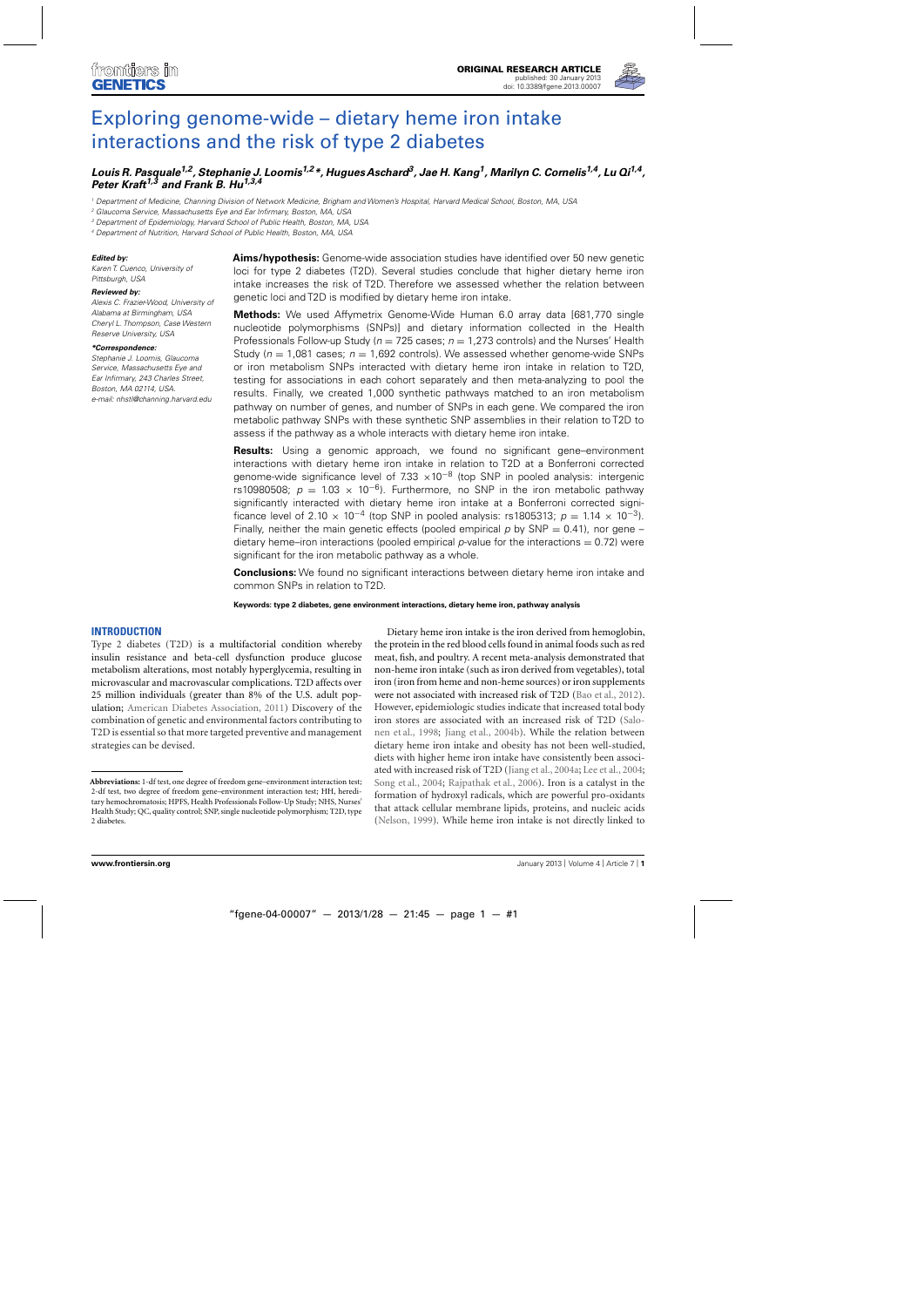<span id="page-1-0"></span>obesity, excess iron stores produced by dietary behaviors may render pancreatic beta cells particularly vulnerable to oxidative stress beca[use](#page-5-0) [they](#page-5-0) [possess](#page-5-0) [a](#page-5-0) [weak](#page-5-0) [antioxidative](#page-5-0) [stress](#page-5-0) [system](#page-5-0) [\(](#page-5-0)Tiedge et al., [1997](#page-5-0)).

While dietary heme iron intake plays a role in T2D, genomewide association studies have revealed approximately 50 genetic loci for T2D [\(Visscher et al., 2012\)](#page-5-0), raising the question of whether gene environment interactions focused on dietary heme iron intake exist in T2D.

In fact, a previous candidate gene association study demonstrated a significant interaction between dietary iron intake and the H63D or C282Y risk variants for *HFE,* the gene for hereditary hemochromatosis (HH), in relation to T2D risk [\(Qi et al.](#page-4-0), [2005\)](#page-4-0). HH is a condition where secondary diabetes mellitus is a well-known complication that results from high iron stores in the pancreas [\(Utzschneider and Kowdley](#page-5-0), [2010](#page-5-0)). In this work, we assessed whether the relation between dietary heme iron intake and T2D is modified by genome-wide single nucleotide polymorphisms (SNPs) or iron metabolic pathway SNPs.

## **MATERIALS AND METHODS**

## **STUDY POPULATION**

This study included participants from two longitudinal cohort studies, the Nurses' Health Study (NHS) and the Health Professionals Follow-up Study (HPFS; [Barton et al., 1980;](#page-4-0) [Rimm et al.](#page-4-0), [1990\)](#page-4-0). The HPFS and the NHS are two populations of men and women, respectively, for whom stored blood, DNA samples, and dietary heme iron intake data are available. The NHS began in 1976 with 121,700 female registered nurses aged 30–55, and the HPFS started in 1986 with 51,529 male health professionals aged 40–75. Both cohorts have been followed-up biennially through mailed questionnaires that gather data on new diseases, diet, and other lifestyle factors.

## **ASCERTAINMENT OF TYPE 2 DIABETES:**

For participants with a self-report of diabetes on biennial questionnaires, we mailed supplemental questionnaires inquiring about the diagnosis and treatment of their condition, as well as a history of ketoacidosis to corroborate the self-report and to differentiate between type 1 diabetes mellitus and T2D. We applied criteria established by the National Diabetes Data Group until 1997[\(National Diabetes Data Group](#page-4-0), [1979\)](#page-4-0), and then used the revised criteria of the American Diabetes Association from 1998 onward to these supplemental questionnaires (Report of the expert committee on the diagnosis classification of diabetes mellitus, 1997). This approach was found to be valid for identifying T2D as medical record review confirmed 98% of cases in a subsample [\(Manson et al.](#page-4-0), [1991\)](#page-4-0).

## **FORMATION OF DOMESTIC CASE–CONTROL GROUPS AND GENOTYPING**

We accrued 2,591 cases with T2D and 3,508 controls with completed high throughput genotyping from 1986 to 2006 in HPFS and 1980 to 2006 in NHS. From these cases we chose participants of European descent with dietary questionnaire responses prior to diagnosis of T2D. Controls were not strictly matched to cases because some subjects did not consent to have their genotyping data posted on dbGap. Thus we chose controls with complete dietary data that were age matched to cases. Ultimately, 1,806 cases and 2,965 controls were eligible for the study (see **Table 1**). Informed consent was obtained from all participants in this study and the institutional review board at the Harvard School of Public Health approved the study.

We completed genotyping on the Affymetrix Genome-Wide Human 6.0 array at the Broad Institute (Cambridge, MA, USA). Details regarding the quality control measures employed in genotyping these samples have been previously published [\(Qi et al.](#page-4-0), [2010\)](#page-4-0). After data cleaning, 706,034 SNPs remained for analysis on 725 cases and 1,273 controls in HPFS. In NHS, a total of 704,409 SNPs remained after data cleaning and were analyzed on 1,081 cases and 1,692 controls.

#### **DATA ANALYSIS**

To assess the interaction between dietary heme iron intake and gene variants in relation to T2D, we created the following logistic regression models:

- (1) T2D =  $\beta_0 + \beta_1$  (age) +  $\beta_2$  (body mass index, BMI) +  $\beta_3$ (heme) – *Environmental model*
- (2) T2D =  $\beta_0 + \beta_1$  (SNP) +  $\beta_2$  (age) +  $\beta_3$  (BMI) +  $\beta_4$ (heme) *Genetic model*
- (3) T2D =  $\beta_0 + \beta_1$  (SNP) +  $\beta_2$  (age) +  $\beta_3$  (BMI) +  $\beta_4$  (heme) +  $\beta_5$ (SNP × heme) – *one-degree of freedom gene–environment (GxE) interaction model*

Except for Model 1 (which we generated in SAS version 9.3, Cary, NC, USA), we formulated these models in each cohort separately using PLINK. Heme iron intake (mg/day), BMI (kg/m<sup>2</sup>, as of 1986 for HPFS and 1980 for NHS) and age (years, as of 1986 for HPFS and 1980 for NHS) were treated as continuous variables. We transformed heme to be centered on the mean value for each cohort. SNPs were coded as 0, 1, or 2 minor alleles. We controlled for the top three eigenvectors in NHS and the top four eigenvectors in HPFS. We also tested models that treated the dietary heme iron intake term as a dichotomous variable divided at the median value in controls.

To test for interactions between dietary heme intake and SNP genotypes in relation to T2D, we utilized a one degree of freedom

| Table 1   Characteristics of Health Professionals Follow-up Study (HPFS) and Nurses′ Health Study (NHS) cohorts. |  |
|------------------------------------------------------------------------------------------------------------------|--|
|------------------------------------------------------------------------------------------------------------------|--|

| Cohort                   | N            | Mean heme, SD (mg/day)              | Mean body mass index, SD $\frac{\log(m^2)}{2}$ | Mean age at baseline, SD (years)       |
|--------------------------|--------------|-------------------------------------|------------------------------------------------|----------------------------------------|
| <b>HPFSCasesControls</b> | 19987251273  | 1.29 (0.43) 1.39 (0.43) 1.23 (0.42) | 25.05 (3.46) 27.87 (3.82) 25.01 (2.74)         | 54.19 (8.36) 52.93 (8.16) 54.91 (8.39) |
| <b>NHSCasesControls</b>  | 277310811692 | 1.36 (0.45) 1.41 (0.44) 1.33 (0.45) | 26.08 (5.00)28.66 (4.95)24.43 (4.29)           | 47.47 (6.76) 47.31 (6.73) 47.57 (6.78) |

SD, standard deviation.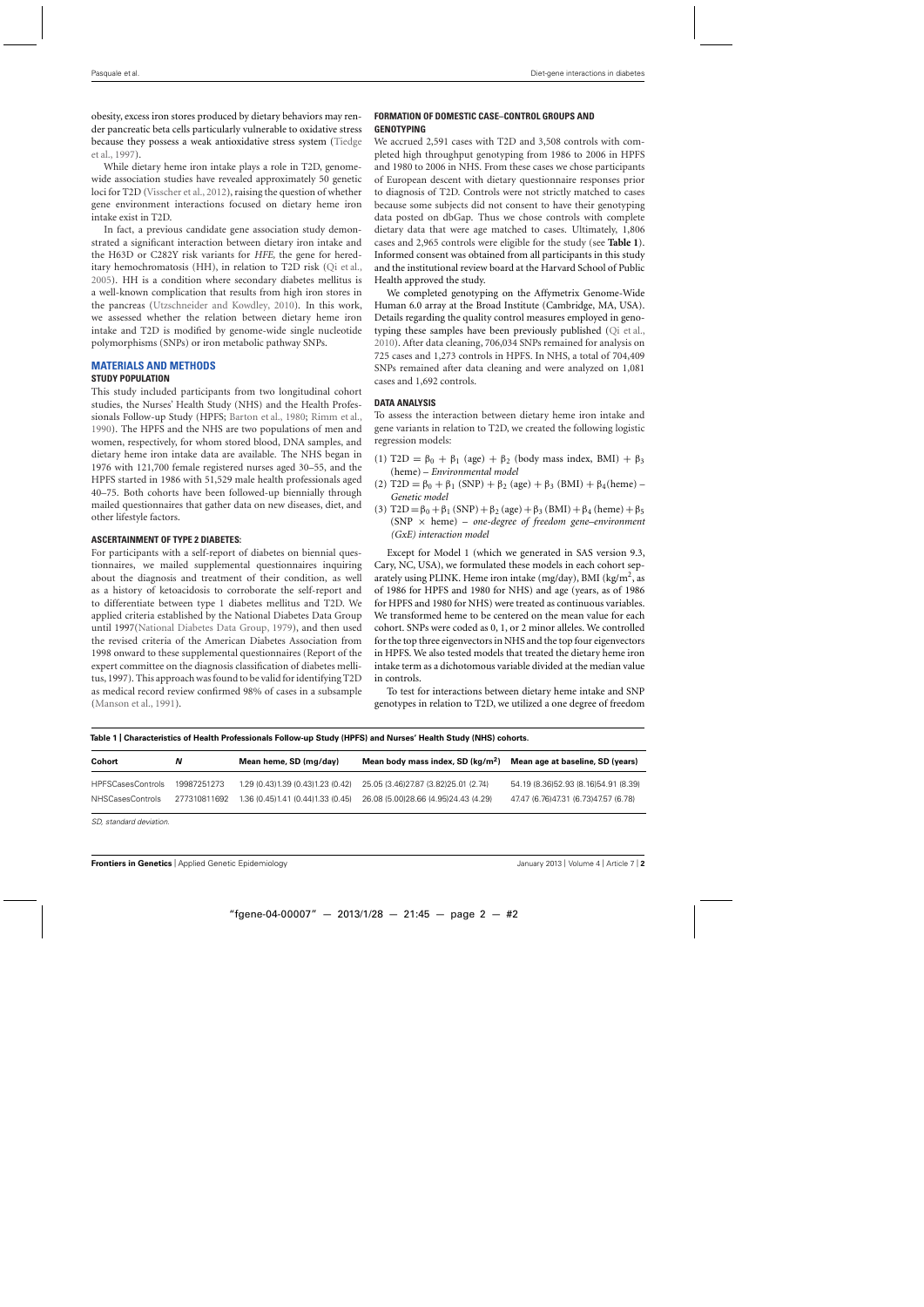(1-df) test, which is represented as  $\beta_5$  of Model 3. Models 1 and 2 tested the marginal effects of dietary heme iron intake and SNPs respectively, adjusting for age and BMI. We also performed a two degree of freedom joint test (2-df) by comparing the fit of the null model containing the environment exposure only (Model 1) to the model with gene and gene–environment covariates (Model 3) as a[n alternate test of the gene–environment interaction \(](#page-4-0)Cornelis et al., [2011;](#page-4-0) [Manning et al., 2011\)](#page-4-0). After running these models separately in NHS and HPFS, we performed tests for heterogeneity of the cohort specific results to check for appropriateness of pooling the data. We conducted an inverse variance-weighted fixed-effects meta-analysis of estimates from the two cohorts using the METAL software.<sup>1</sup> Only SNPs with genotypes available in both cohorts were included in the meta-analysis  $(N = 681,770)$ .

Next we limited our gene–environment interaction analyses to SNPs in the iron metabolic pathway created using the KEGG database<sup>2</sup> and other sources [\(Michal](#page-4-0), [1999](#page-4-0); [Andrews and Schmidt](#page-4-0), [2007;](#page-4-0) [Andrews, 2008](#page-4-0); [Iron Health Alliance](#page-4-0), [2009;](#page-4-0) [William, 2009](#page-5-0)). We identified 237 SNPs in genes coding for enzymes in this pathway that were present on the Affymetrix 6.0 platform (**[Table 2](#page-3-0)**). We repeated the logistic regression analysis of Models 2 and 3 using the iron metabolic pathway SNPs. We used a Bonferroni correction based on the number of SNPs analyzed to establish statistical significance in genome-wide ( $p = 0.05/681,770 = 7.33 \times 10^{-8}$ ) and pathway analyses ( $p = 0.05/237 = 2.10 \times 10^{-4}$ ). These estimates of the correction for multiple comparisons are somewhat liberal in that they do not account for the secondary analyses we performed.

To evaluate whether the iron metabolic pathway as a whole might interact with dietary heme intake, we assessed whether the iron metabolic pathway SNP panel was enriched with variants strongly associated with T2D. We compared the distribution of *p*-values in the SNPs from the iron metabolic pathway with the distribution of SNPs from 1,000 permuted "synthetic pathways" generated by randomly picking SNPs available on the platform that were not in the iron metabolic pathway. To ensure an adequate comparison, all synthetic pathways were constructed such that they had the same number of genes and the same number of SNPs per gene  $\pm 10\%$  as the heme pathway. Enrichment of SNPs with low *p*-values was evaluated by comparing  $C_{\text{obs}}$ , the count of SNPs with a *p*-value below a given significance threshold *T* in the heme metabolic pathway, to C<sub>syn</sub>, the corresponding count derived in the synthetic pathways. The empirical *p*-value (for both the main genetic effect and the gene–environment interaction term) related to enrichment for a given *T* was derived as the number of times *C*obs was higher than *C*syn divided by 1,000, the total number of synthetic pathways.

#### **RESULTS**

Type 2 diabetes cases were similar in age compared to controls in men (overall mean  $\pm$  SD = 54.3  $\pm$  8.4 years) and women  $(47.5 \pm 6.8 \text{ years})$ . As expected, cases had higher BMI and higher mean dietary heme iron intake than controls in men and women (**[Table 1](#page-1-0)**). Dietary heme iron intake was adversely associated with T2D [OR = 1.36 (1.17, 1.58); pooled  $p = 7.51 \times 10^{-5}$ ; Model 1]. As expected, the top SNP associated with T2D was in *TCF7L2* (rs7901695; pooled *p*-value =1.88  $\times \times 10^{-14}$ ) (Model 2).

Using the 1-df test (Model 3), no gene–environment interaction achieved genome-wide significance level. The most significant interaction with continuous dietary heme iron intake was rs10980508 (pooled  $p = 1.03 \times 10^{-6}$ ; an intergenic SNP between muscle, skeletal, receptor tyrosine kinase (*MUSK)* and Sushi, von Willebrand factor type A, EGF, and pentraxin domains-containing 1 (*SVEP1*; **[Table 3](#page-4-0)**). The 2-df test revealed that SNPs in *TCF7L2* had genome-wide margin association with T2D but did not reveal new marginal gene effects of genome-wide significance; nor was there significant interaction between *TCF7L2* and dietary heme iron intake in T2D (data not shown). When we generated models substituting dietary heme intake with red meat, processed meat, and total meat, we found similar results with top marginal genetic effects in *TCF7L2*; yet, Model 3 did not yield significant gene–environment interactions (data not shown).

No significant iron metabolism SNP – dietary heme iron intake interaction was detected with the 1-df test (Model 3) in relation to T2D (top SNP rs1805313; in *ALAD* (delta-aminolevulinate dehydratase); pooled  $p = 1.14 \times 10^{-3}$ ; Bonferroni corrected significance level  $p = 2.10 \times 10^{-4}$ ). The 2-df test of gene and gene–environment interactions also did not reveal any significant interactions between dietary heme iron intake and SNPs in the iron metabolic pathway SNP in pooled analyses (data not shown).

Compared with synthetic pathways, the iron metabolic pathway was not associated with T2D when we performed the analyses by SNP (pooled empirical  $p$  by SNP = 0.41). Similar null results were obtained when interactions with dietary heme iron intake were considered (pooled empirical *p*-value for the interactions =0.72). Interactions between various forms of dietary meat intake and the iron metabolic pathway were also not significant.

#### **DISCUSSION**

Neither the 1-df test nor the 2-df test revealed any genomewide significant interactions between dietary heme iron intake and genomic SNPs in T2D. Furthermore, the relation between an iron metabolic pathway SNP panel and T2D was not modified by dietary heme iron intake. Finally the iron metabolic pathway was not enriched with SNPs related to T2D.

There could be several possible reasons for the null results reported here. First, despite its large size ( $n = 4,771$ ) our study could be underpowered to find modest interaction terms. In fact, only in a log additive model would we achieve 80% power to detect a genome-wide environmental interaction effect of 1.8 (assumes minor allele frequency  $= 0.4$ ; genetic relative risk  $= 1.2$ , and relative risk of the highest tertile of dietary heme iron intake  $= 1.3$ ). Nonetheless we had ∼80% power to discover an interaction effect of 1.5 between iron metabolic SNPs and dietary heme iron intake in relation to T2D using similar assumptions in a dominant inheritance model. Second, power could be compromised due to inherent error in measuring dietary heme iron intake. Third, self-reported iron intake, while collected using a validated food frequency questionnaire, could be prone to recall bias. Finally, the

[<sup>1</sup>www.sph.umich.edu/csg/abecasis/metal/](http://www.sph.umich.edu/csg/abecasis/metal/)

[<sup>2</sup>www.genome.jp/kegg/pathway.html](http://www.genome.jp/kegg/pathway.html)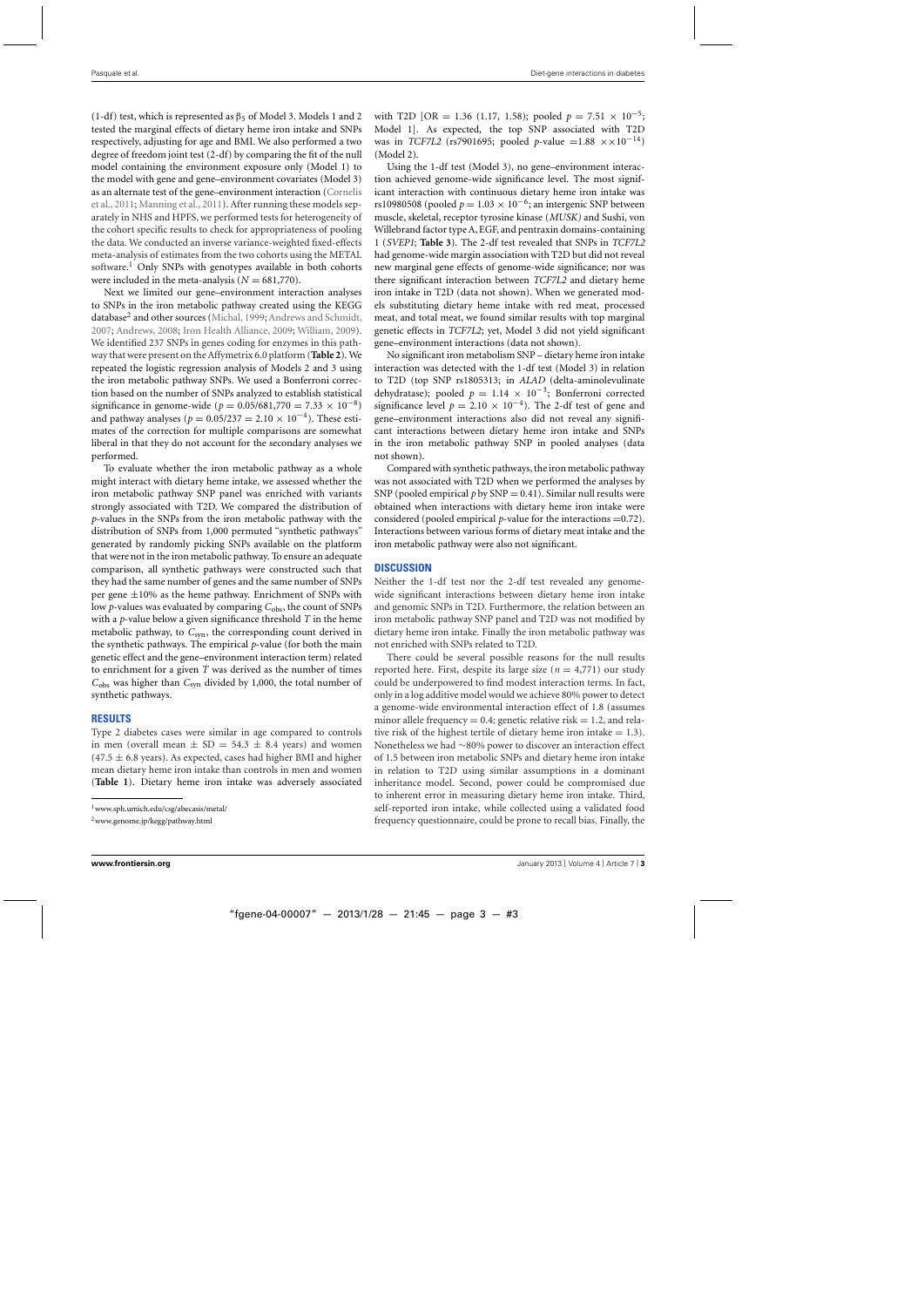| Gene            | <b>Chromosome SNPs</b> |                                                                                                                     |  |  |  |  |
|-----------------|------------------------|---------------------------------------------------------------------------------------------------------------------|--|--|--|--|
| ACO1            | 24                     | rs1028932, rs10435797, rs10813816, rs13293491, rs10813818, rs2026739, rs7032871, rs10738885, rs16918276, rs3780473, |  |  |  |  |
|                 |                        | rs3780474, rs4495514, rs13302577, rs7866419, rs7022554, rs4879583, rs10970961, rs7033149, rs10970972, rs10970974,   |  |  |  |  |
|                 |                        | rs7019520, rs13292540, rs13293491, rs3780474                                                                        |  |  |  |  |
| ALAD            | 7                      | rs8177800, rs8177804, rs818684, rs2761016, rs8177812, rs1805313, rs1805316                                          |  |  |  |  |
| ALAS1           | 6                      | rs352166, rs352167, rs352169, rs11712164, rs352170, rs9813468                                                       |  |  |  |  |
| <b>BLVRA</b>    | 8                      | rs10234057, rs849161, rs699510, rs849162, rs849165, rs10233867, rs10268054, rs1317916                               |  |  |  |  |
| <b>BLVRB</b>    | $\mathbf{1}$           | rs2613843                                                                                                           |  |  |  |  |
| $\mathcal{CP}$  | 17                     | rs17787768, rs3816893, rs772908, rs16861598, rs16861634, rs16861590, rs4974389, rs701755, rs7652826, rs13072552,    |  |  |  |  |
|                 |                        | rs16861577, rs13075921, rs9853335, rs1879169, rs773050, rs16861579, rs11924961                                      |  |  |  |  |
| <b>CPOX</b>     | $\overline{2}$         | rs3804622, rs1675534                                                                                                |  |  |  |  |
| <b>FECH</b>     | 20                     | rs1788002, rs1790619, rs492274, rs317806, rs8094527, rs533952, rs12969847, rs1041951, rs7243988, rs317807,          |  |  |  |  |
|                 |                        | rs12454808, rs2269221, rs2269222, rs8099511, rs1736439, rs8092783, rs2272783, rs8095390, rs12968109, rs7242288      |  |  |  |  |
| FTH1            | 2                      | rs5904861, rs195154                                                                                                 |  |  |  |  |
| <b>HAMP</b>     | $\mathbf{1}$           | rs8101606                                                                                                           |  |  |  |  |
| <b>HFE</b>      | 3                      | rs1800562, rs2071303, rs2858996                                                                                     |  |  |  |  |
| HFE2            | $\overline{2}$         | rs10218795, rs7540883                                                                                               |  |  |  |  |
| HMBS            | 7                      | rs1799993, rs1784304, rs1006195, rs494048, rs1144041, rs17075, rs549893                                             |  |  |  |  |
| HMOX1           | 7                      | rs9306300, rs8140669, rs2071749, rs8140370, rs2285112, rs5995097, rs2269533                                         |  |  |  |  |
| HMOX2           | 16                     | rs4786500, rs2160567, rs1362626, rs9302781, rs11076834, rs3789038, rs4786501, rs2270366, rs10500325, rs8063084,     |  |  |  |  |
|                 |                        | rs4785969, rs9929475, rs7192051, rs9936357, rs8048958, rs8055559                                                    |  |  |  |  |
| IL6             | $\overline{7}$         | rs2069837, rs2066992, rs2069835, rs1548216, rs2069842, rs2069840, rs1474347                                         |  |  |  |  |
| IL6R            | 16                     | rs11265618, rs4845626, rs4537545, rs10752641, rs4240872, rs11265610, rs6694817, rs6427658, rs4845618, rs10159236,   |  |  |  |  |
|                 |                        | rs6689393, rs12060250, rs4129267, rs8192282, rs4537545, rs10752641                                                  |  |  |  |  |
| <b>IREB2</b>    | 18                     | rs13180, rs2568491, rs9920411, rs924840, rs17483929, rs16969899, rs2656071, rs16969858, rs17483721, rs905742,       |  |  |  |  |
|                 |                        | rs8043227, rs10519198, rs7181486, rs2568483, rs2656073, rs8041628, rs11636431, rs2568492                            |  |  |  |  |
| SLC11A2         | 6                      | rs17125212, rs2269683, rs224572, rs224573, rs224568, rs224589                                                       |  |  |  |  |
| <b>SLC25A37</b> | 33                     | rs7826247, rs2872716, rs17089392, rs2942194, rs17089394, rs7833754, rs7834536, rs17089335, rs11778179, rs2928672,   |  |  |  |  |
|                 |                        | rs752778, rs7846025, rs3736032, rs7834883, rs7830129, rs2928665, rs7816824, rs10503725, rs17698981, rs2942204,      |  |  |  |  |
|                 |                        | rs2978471, rs2978475, rs17089332, rs11781222, rs7015818, rs12548753, rs7829094, rs13266950, rs17089358, rs2004644,  |  |  |  |  |
|                 |                        | rs4871881, rs4871880, rs7834536                                                                                     |  |  |  |  |
| <b>SLC40A1</b>  | 10                     | rs4667287, rs2304704, rs1439816, rs930373, rs1123110, rs3792079, rs11568350, rs13431938, rs1123109, rs13404407      |  |  |  |  |
| SMAD4           | 5                      | rs3764465, rs10502913, rs16952790, rs12457540, rs948588                                                             |  |  |  |  |
| STAT3           | 16                     | rs3809758, rs2306580, rs4796646, rs17880900, rs8069645, rs3785898, rs7215104, rs744166, rs4796644, rs8078731,       |  |  |  |  |
|                 |                        | rs8074524, rs6503698, rs1026916, rs7211777, rs3816769, rs9912773                                                    |  |  |  |  |
| STEAP3          | 30                     | rs838075, rs708675, rs3769659, rs838074, rs12711924, rs41527945, rs7596511, rs838083, rs708672, rs838072, rs708670, |  |  |  |  |
|                 |                        | rs865688, rs838095, rs12465926, rs11888609, rs838103, rs12990907, rs10182241, rs838090, rs1867856, rs10188946,      |  |  |  |  |
|                 |                        | rs838092, rs4592854, rs12104548, rs838079, rs6542517, rs838102, rs1867749, rs13401854, rs6720040                    |  |  |  |  |
| TF              | 37                     | rs4854759, rs8177201, rs1358022, rs8177203, rs8177306, rs1049296, rs2715627, rs1799852, rs7638018, rs4241357,       |  |  |  |  |
|                 |                        | rs7633232, rs6778321, rs1800277, rs8177241, rs8177232, rs2715631, rs8177277, rs8177235, rs8177220, rs8177238,       |  |  |  |  |
|                 |                        | rs8177233, rs2715632, rs8177272, rs12493168, rs2718796, rs1115219, rs8177253, rs8177318, rs8177224, rs7628133,      |  |  |  |  |
|                 |                        | rs8177248, rs1525892, rs8177262, rs7645538, rs8177191, rs8177215, rs3811657                                         |  |  |  |  |
| TFR2            | $\mathbf{1}$           | rs4521695                                                                                                           |  |  |  |  |
| <b>TFRC</b>     | 6                      | rs3933, rs3804141, rs3804142, rs4927866, rs480760, rs12330245                                                       |  |  |  |  |
| UROD            | 1                      | rs13948                                                                                                             |  |  |  |  |
| <b>UROS</b>     | 12                     | rs10510149, rs1571278, rs2281956, rs10794025, rs3814624, rs11244653, rs10901450, rs2027515, rs3740179, rs10751533,  |  |  |  |  |
|                 |                        | rs2149019, rs12251135                                                                                               |  |  |  |  |

#### <span id="page-3-0"></span>**Table 2 | Genes and single nucleotide polymorphisms (SNPs) in the heme iron metabolic pathway on the Affymetrix 6.0 array that passed quality control.**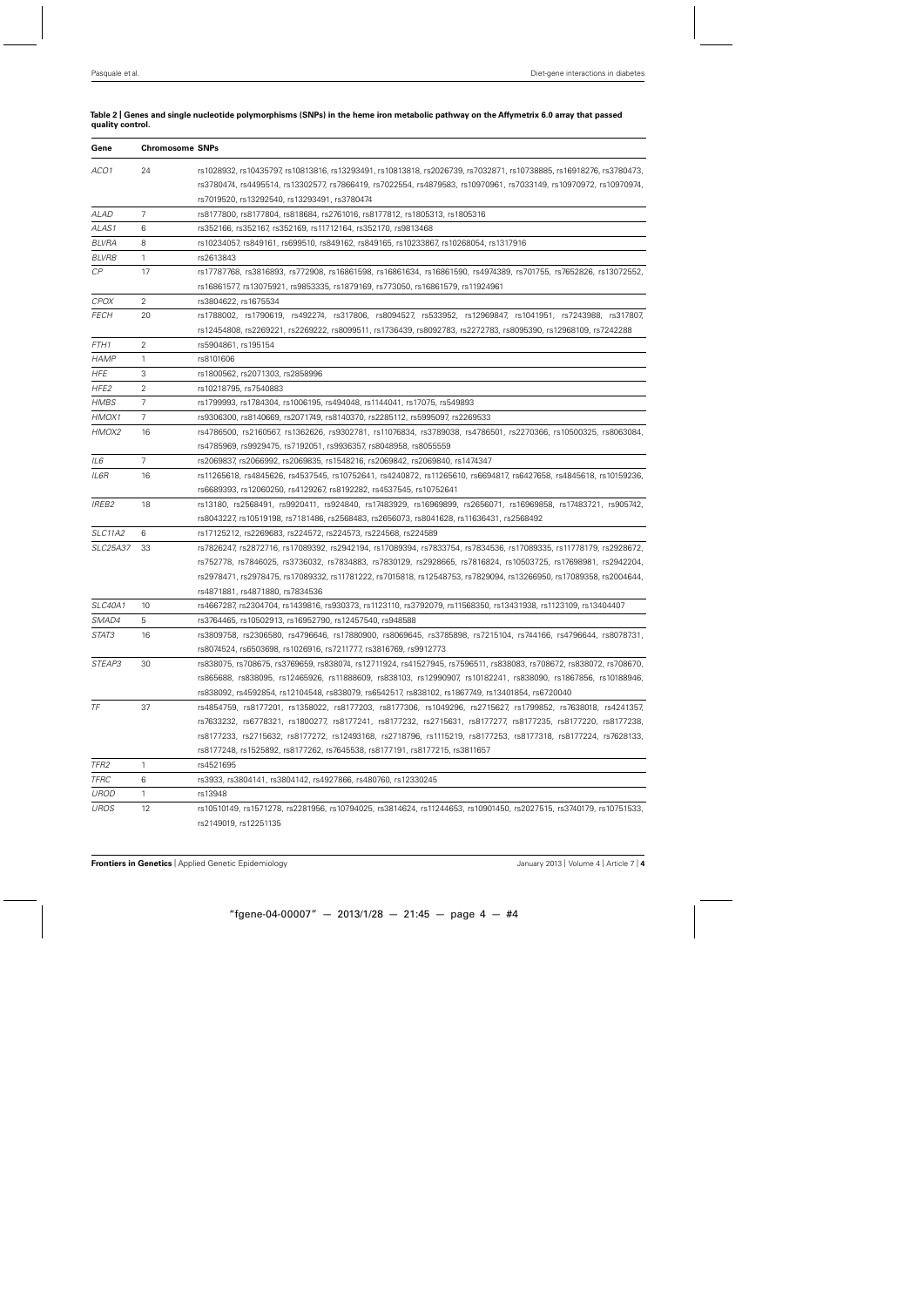| Chromo-<br>some | <b>SNP</b> | Beta,<br><b>HPFS</b> <sup>b</sup> | Beta,<br><b>NHS</b> <sup>b</sup> | p-Value,<br><b>HPFS</b> <sup>b</sup> | p-Value,<br><b>NHS</b> <sup>b</sup> | p-Value,<br>pooled <sup>b,c</sup> | <b>Associated gene</b>                |
|-----------------|------------|-----------------------------------|----------------------------------|--------------------------------------|-------------------------------------|-----------------------------------|---------------------------------------|
| 9               | rs10980508 | 0.96                              | 0.64                             | $1.81 \times 10^{-4}$                | $1.23 \times 10^{-3}$               | $1.03 \times 10^{-6}$             | Upstream of MUSK, downstream of SVEP1 |
| 9               | rs12378245 | 0.96                              | 0.61                             | $1.77 \times 10^{-4}$                | $1.76 \times 10^{-3}$               | $1.51 \times 10^{-6}$             | Upstream of MUSK, downstream of SVEP1 |
| 9               | rs10817049 | 0.92                              | 0.61                             | $3.09 \times 10^{-4}$                | $1.61 \times 10^{-3}$               | $2.16 \times 10^{-6}$             | Upstream of MUSK, downstream of SVEP1 |
| 9               | rs7048110  | 0.96                              | 0.58                             | $1.80 \times 10^{-4}$                | $2.75 \times 10^{-3}$               | $2.53 \times 10^{-6}$             | Upstream of MUSK, downstream of SVEP1 |
| 9               | rs10817052 | 0.90                              | 0.60                             | $4.43 \times 10^{-4}$                | $1.93 \times 10^{-3}$               | $3.53 \times 10^{-6}$             | Upstream of MUSK, downstream of SVEP1 |
| 16              | rs17177078 | 1.48                              | 0.83                             | $1.50 \times 10^{-4}$                | $5.66 \times 10^{-3}$               | $5.06 \times 10^{-6}$             | Intron in TNRC6A                      |
| 9               | rs10980495 | 0.91                              | 0.57                             | $3.60 \times 10^{-4}$                | $3.33 \times 10^{-3}$               | $5.49 \times 10^{-6}$             | Upstream of MUSK, downstream of SVEP1 |
| $\overline{7}$  | rs1525739  | $-0.58$                           | $-0.44$                          | $7.85 \times 10^{-4}$                | $2.11 \times 10^{-3}$               | $6.26 \times 10^{-6}$             | Downstream of AGR3, upstream of AGR2  |
| 9               | rs10448267 | 0.94                              | 0.54                             | $2.58 \times 10^{-4}$                | $4.95 \times 10^{-3}$               | $6.58 \times 10^{-6}$             | Upstream of MUSK, downstream of SVEP1 |
| 22              | rs470089   | $-0.59$                           | $-0.55$                          | $2.90 \times 10^{-3}$                | $9.43 \times 10^{-4}$               | $8.64 \times 10^{-6}$             | Intron in SULT4A1                     |
|                 |            |                                   |                                  |                                      |                                     |                                   |                                       |

<span id="page-4-0"></span>**Table 3 |Top 10** *p***-values from genome-wide SNP–heme interactions predicting type 2 diabetes adjusting for age, body mass index, dietary heme iron intake, and eigenvectors using a one degree of freedom test from meta-analysis of the Health Professionals Follow-up Study and Nurses' Health Study.<sup>a</sup>**

<sup>a</sup> Model controls for BMI (kg/m<sup>2</sup>) and age (years), both as continuous variables, continuous mg dietary heme intake per day, centered on the mean heme value for each cohort and eigenvectors 1–3 for NHS or eigenvectors 1–4 for HPFS. SNPs are coded as 0, 1, or 2 minor alleles.

 $b$ Betas and p-values are from the β<sub>5</sub> (gene variant x dietary heme iron intake) term in Model 3: T2D = β<sub>1</sub> (BMI) + β<sub>2</sub> (age) + β<sub>3</sub> (dietary heme iron intake) + β<sub>4</sub> (gene variant) +  $\beta_5$  (gene variant  $\times$  dietary heme iron intake) + eigenvectors.<br><sup>c</sup>P for heterogeneity is > 0.05 (lowest p-value is 0.4).

HPFS, Health Professionals Follow-up Study; NHS, Nurses' Health Study; MUSK, muscle, skeletal, receptor tyrosine kinase; SVEP1, Sushi, von Willebrand factor type A, EGF, and pentraxin domains-containing 1; TNRC6A, trinucleotide repeat-containing gene 6A; AGR3, anterior gradient 3; AGR2, anterior gradient 2; SULT4A1, sulfotransferase family 4A, member 1.

reason why a higher dietary heme iron dietary intake increases the risk of T2D could be solely related to environmental influences (Lee et al., 2004).

A prior study, using a candidate approach, did find a marginal interaction between *HFE* and dietary heme iron intake in T2D  $(p = 0.03;$  Qi et al., 2005). While we did not discover any new gene-dietary heme iron interactions, more studies using serum

#### **REFERENCES**

- Andrews, N. C. (2008). Forging a field: the golden age of iron biology. *Blood* 112, 219–230.
- Andrews, N. C., and Schmidt, P. J. (2007). Iron homeostasis. *Annu. Rev. Physiol.* 69, 69–85.
- American Diabetes Association. (2011). *Diabetes Statistics*. Available at: <http://www.diabetes.org> (accessed November 26, 2012).
- Bao, W., Rong, Y., Rong, S., and Liu, L. (2012). Dietary iron intake, body iron stores, and the risk of type 2 diabetes: a systemic review and metaanalysis. *BMC Med.* 10:119. doi: 10.1186/1741-7015-10-119
- Barton, J., Bain, C., Hennekens, C. H., Rosner, B., Belanger, C., Roth, A., et al. (1980). Characteristics of respondents and nonrespondents to a mailed questionnaire. *Am J. Public Health* 70, 823–825.
- Cornelis, M. C., Tchetgen, E. J., Liang, L., Qi, L., Chatterjee, N., Hu, F. B., et al. (2011). Gene-environment

interactions in genome-wide association studies: a comparative study of tests applied to empirical studies of type 2 diabetes. *Am. J. Epidemiol.* 175, 191–202.

- Iron Health Alliance. (2009). *Iron Metabolism. Excess Iron.* Available at: http://www.excessiron.com/ironmetabolism.jsp (accessed September 23, 2009).
- Jiang, R., Ma, J., Ascherio, A., Stampfer, M. J., Willett, W. C., and Hu, F. B. (2004a). Dietary iron intake and blood donations in relation to risk of type 2 diabetes in men: a prospective cohort study. *Am. J. Clin. Nutr.* 79, 70–75.
- Jiang, R., Manson, J. E., Meigs, J. B., Ma, J., Rifai, N., and Hu, F. B. (2004b). Body iron stores in relation to risk of type 2 diabetes in apparently healthy women. *JAMA* 291, 711–717.
- Lee, D. H., Folsom, A. R., and Jacobs, D. R. Jr. (2004).Dietary iron intake and Type 2 diabetes incidence in postmenopausal women: the Iowa

biomarkers as surrogates of dietary heme iron intake might point to new gene–iron intake interactions in T2D.

## **ACKNOWLEDGMENTS**

This work was supported by grants CA87969, CA49449, CA055075, EY09611, EY015473, DK58845, UO1 HG004728 and U01HG004728-02S1 from the National Institutes of Health.

Women's Health Study. *Diabetologia* 47, 185–194.

- National Diabetes Data Group. (1979). Classification and diagnosis of diabetes mellitus and other categories of glucose intolerance. *Diabetes* 28, 1039–1057.
- Manning, A. K., LaValley, M., Liu, C. T., Rice, K., An, P., Liu, Y., et al. (2011). Meta-analysis of gene-environment interaction: joint estimation of SNP and SNP x environment regression coefficients. *Genet. Epidemiol.* 3511– 3518.
- Manson, J. E., Rimm, E. B., Stampfer, M. J., Colditz, G. A., Willett, W. C., Krolewski, A.S., et al. (1991). Physical activity and incidence of noninsulin-dependent diabetes mellitus in women. *Lancet* 338, 774–778.
- Michal, G. (1999). *Biochemical Pathways: An Atlas of Biochemistry and Molecular Biology.* New York: John Wiley.
- Nelson, N. C. (1999). Disorders of iron metabolism. *N. Engl. J. Med.* 341, 1986–1995.
- Qi, L., Cornelis, M. C., Kraft, P., Stanya, K. J., Linda Kao, W. H., Pankow, J. S., et al. (2010). Genetic variants at 2q24 are associated with susceptibility to type 2 diabetes. *Hum. Mol. Genet.* 19, 2706–2715.
- Qi, L., Meigs, J., Manson, J. E., Ma, J., Hunter, D., Rifai, N., et al. (2005). HFE genetic variability, body iron stores, and the risk of type 2 diabetes in U.S. women. *Diabetes.* 54, 3567–3572.
- Rajpathak, S., Ma, J., Manson, J., Willett, W. C., and Hu, F. B. (2006). Iron intake and the risk of type 2 diabetes in women: a prospective cohort study. *Diabetes Care* 29, 1370– 1376.
- American Diabetes Association. (1997). Report of the Expert Committee on the Diagnosis and Classification of Diabetes Mellitus. *Diabetes Care* 20, 1183–1197.
- Rimm, E. B., Stampfer, M. J., Colditz, G. A., Giovannucci, E., andWillett,W. C. (1990). Effectiveness of various mailing strategies among nonrespondents